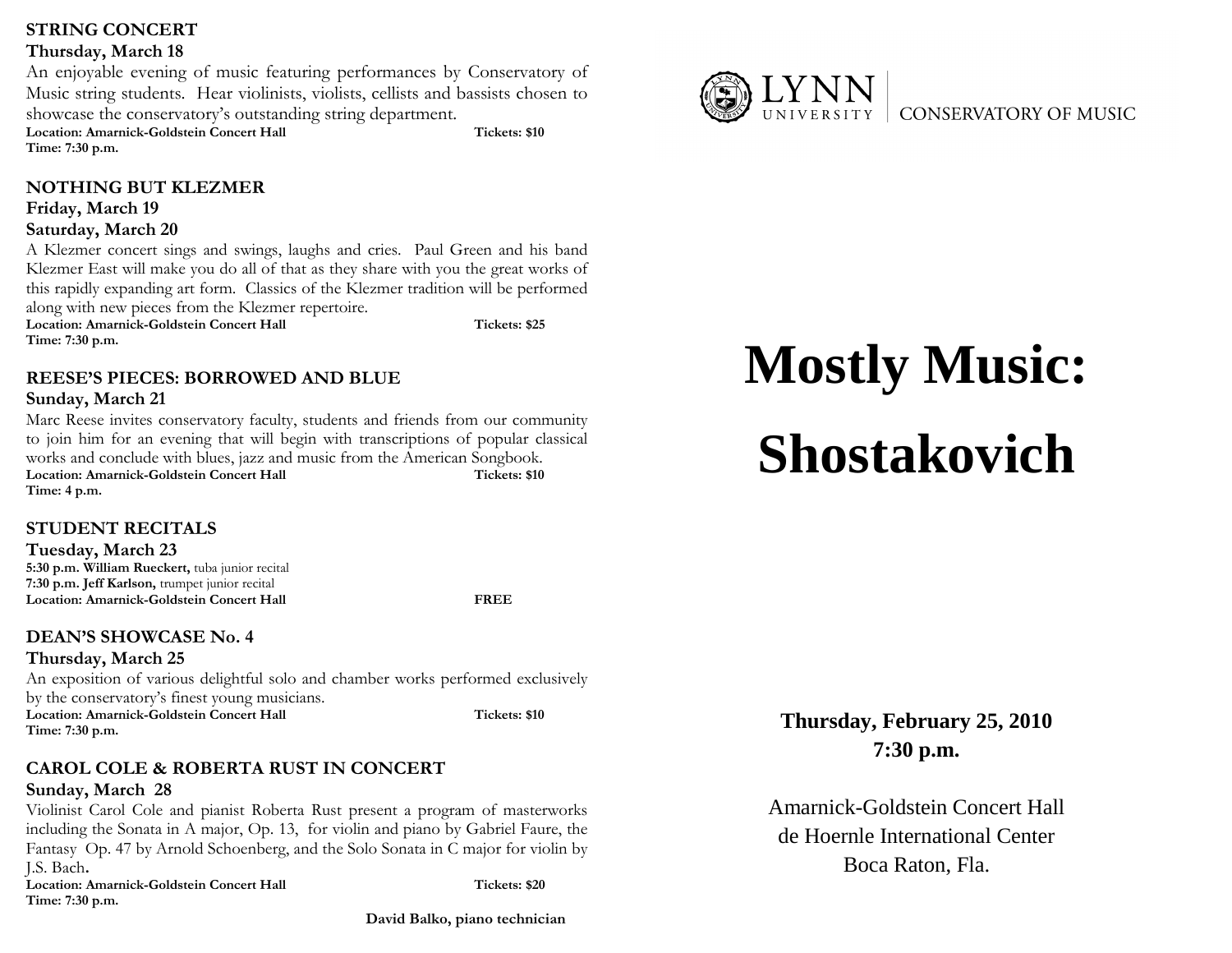# **Program**

# Dmitri Shostakovich (1906-1975)

Piano Trio No. 1 in C Major, op. 8

Carol Cole, violin; David Cole, cello; Lisa Leonard, piano

Cello Sonata in D Minor, op. 40

David Cole, cello Tao Lin, piano

# Intermission

Piano Quintet in G Minor, op. 57

Carol Cole and Adam Diderrich violin Ralph Fielding, viola; David Cole, cello; Lisa Leonard, piano

# **Upcoming Events**

## MOSTLY MUSIC: BRAHMS Sunday, March 7

Mostly Music is a unique concert series whose purpose is to better acquaint audiences not only with the music, but also with the lives and artistic development of the Western world's greatest composers. Between musical compositions, actors read excerpts of personal letters written by the featured composers around the same period as the music to be performed. These composers were geniuses but they too lived with all the joys, frailties and frustrations common to humanity. These concerts feature Lynn Conservatory's faculty members, chamber orchestra and students in addition to guest artists. Mostly Music is conceived and hosted by Marshall Turkin and staged by Jan McArt. Johannes Brahms (1833-1897) was considered old-fashioned to many of his contemporaries, for instead of following the popular dramatic Wagnerian path, Brahms had a personal humility and believed the legitimate progress to musical mastery and its development was the study of and

respect for the past great composers of Western music. Location: Amarnick-Goldstein Concert Hall Tickets: \$20 Time: 4 p.m.

# WONDROUS WOODWINDS!

#### Thursday, March 11

You've seen and heard them from the back of the orchestra - now join us for an evening of woodwind music up-close and personal. From timeless classics to "hotoff-the-press" undiscovered treasures, come experience the diversity and virtuosity of the Conservatory woodwind students!

Location: Amarnick-Goldstein Concert Hall Tickets: \$10 Time: 7:30 p.m.

## CELEBRATING CHOPIN & SCHUMANN FROM THE STUDIO OF ROBERTA RUST Sunday, March 14

This concert celebrates the bicentennial of the birth in 1810 of Frederic Chopin and Robert Schumann. The program presents solo piano and concerto repertoire by these Romantic masters, as performed by the gifted students of conservatory artist faculty member Roberta Rust.

Location: Amarnick-Goldstein Concert Hall **Tickets: \$10** Tickets: \$10 Time: 4 p.m.

STUDENT RECITALS

Tuesday, March 16 5:30 p.m. Natasa Stojanovska, piano junior recital 7:30 p.m. Jose Menor, piano PPC recital Location: Amarnick-Goldstein Concert Hall FREE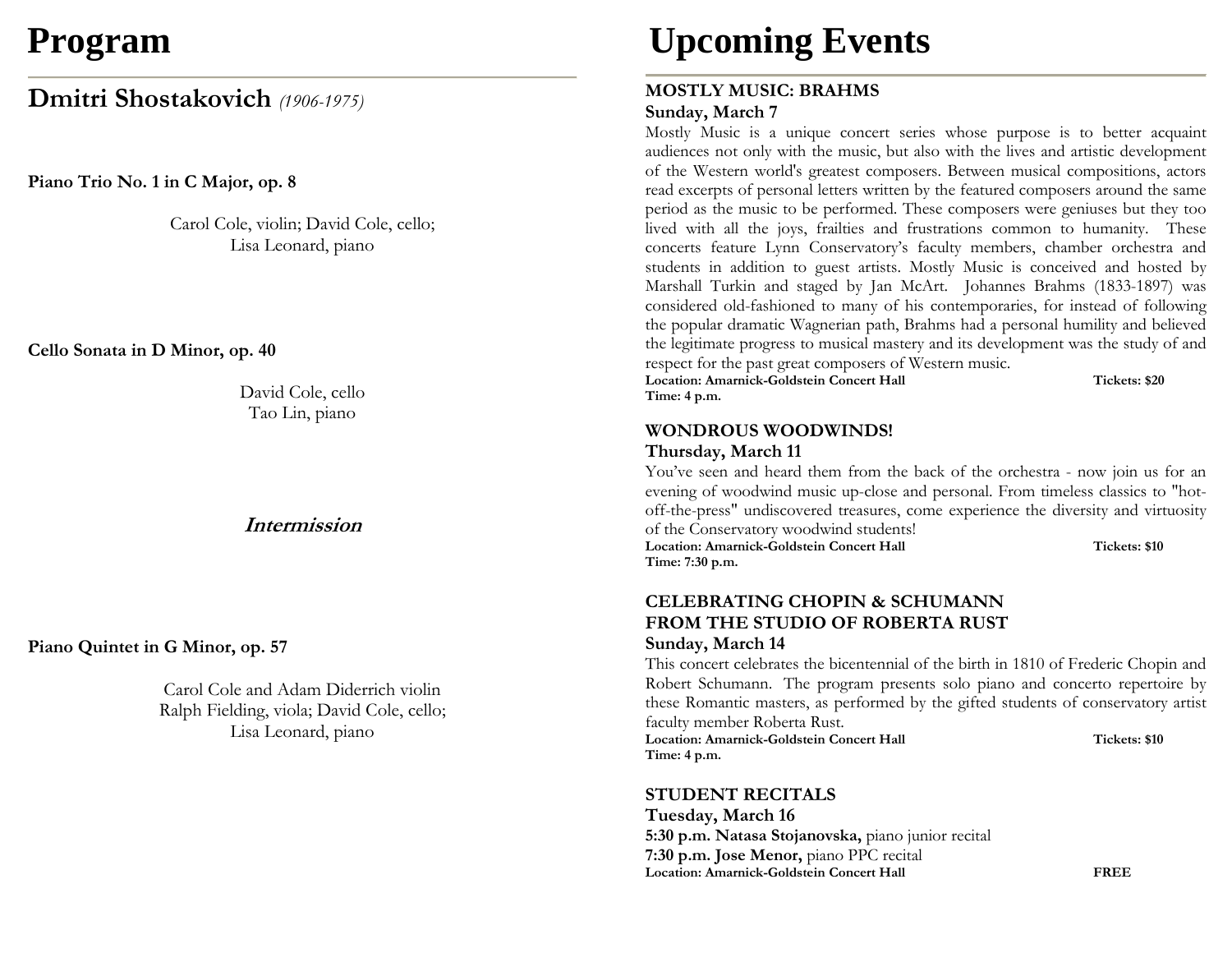McArt was appointed director of theatre arts program development at Lynn University. She is the founder and producer of the Libby Dodson's Live at Lynn series.

Marshall William Turkin is the former Executive Director of the Pittsburgh and Detroit Symphony Orchestras, Chicago Symphony's Ravinia Festival and the Cleveland Orchestra's Blossom Festival. He earned a Bachelor's and a Master's degree in music composition from Northwestern University and his music has been performed by the Philadelphia Orchestra among others and published by Theodore Presser Company. He is a former board member of the International Society for Performing Arts Administrators and of the American Symphony Orchestra League, for which he chaired the Major Orchestra division. In retirement he has served as a music panelist for the National Endowment for the Arts in Washington, D.C. Since retiring to Florida in 1988, he commuted to Honolulu for three years working as the General Director of the Hawaii Opera Theatre, served as the Interim Executive Director of both the Buffalo Philharmonic Orchestra and the Florida Philharmonic, and has been a consultant to other arts organizations in Florida, Massachusetts, Wyoming, and in Russia. He has taught music theory at Florida Atlantic University, and served as music reviewer for the Palm Beach Daily News. In recent years he returned to an earlier music love and is now once again active as a jazz musician performing "Multimedia Concerts" at the Mizner Park Amphitheater and the Levis Jewish Community Center with his Classic Jazz Ensemble. He conceived and hosts the classical chamber music series "Mostly Music" concerts at Lynn University and performs monthly jazz nights at the Boca Raton Museum of Art and at the Levis JCC. Turkin is the Founder of the Boca Raton Symphonia, was the General Director for its initial seasons, and now serves as its Consultant.

Carol Cole made her solo debut with the San Francisco Symphony at age 13. She has performed as soloist and chamber musician in 20 countries and 25 U.S. states, including Carnegie Hall, Academy of Music – Philadelphia, Santa Cecila – Rome, and Teatro Real – Madrid. She has collaborated with the most distinguished artists of our time, including Rudolf Serkin, Yehudi Menuhin, Mstislav Rostropovich, Luciano Pavarotti, Pablo Casals, Eugene Ormandy and Leonard Bernstein. Carol was a member of the Vancouver Symphony, La Scala of Milan, RAI orchestra of Torino, Philadelphia Opera, solo violin of I Solisti Aquilani and associate concertmaster of the Florida Philharmonic and Florida Grand Opera. Recordings on Bongiovanni, Harmonia Mundi and Eurartists. At the Curtis Institute of Music, She studied with Arnold Steinhardt and chamber music with Felix Galimir, Jamie Laredo, Jasha Brodsky, Alexander and Mischa Schneider. Master Classes with Joseph Gingold and Dorothy Delay. Carol is currently professor of violin and chamber music at Lynn University and continues an active performing career.

A fourth generation musician, David Cole is a graduate of the Curtis Institute of Music, having studied with his father Orlando Cole.His other teachers were Leonard Rose,and Zara Nelsova.He participated in master classes with Pablo Casals and recorded Mozart trios with Rudolf Serkin and Pina Carmirelli at the Marlboro festival. He was awarded a Martha Baird Rockefeller grant and as a competition winner was twice soloist with the Philadelphia Orchestra and the National Symphony in Washington. D.C. He has performed for many years in Europe, Canada and the United States as soloist, recitalist, and chamber musician. He has been a member of the Vancouver Symphony and principal cellist with the New Jersey Symphony, the Sinfonica Abruzzese in Italy, and the Florida Philharmonic.Presently, David is professor of cello and heads the chamber music department at the Conservatory of Music at Lynn University in Boca Raton, Florida.

Hailed as a pianist who "communicates deep artistic understanding through a powerful and virtuosic technique," Lisa Leonard enjoys a diverse career as soloist, chamber musician, and educator. In 1990 at the age of 17, Ms. Leonard made her debut with the National Symphony Orchestra in six concerts at the Kennedy Center. She has appeared throughout Europe, Japan, Russia, and North America with many orchestras including recent performances with the Redlands Symphony Orchestra and the Simon Bolivar Orchestra of Venezuela under the baton of Gustavo Dudamel. An active chamber musician, she has performed with members of the Berlin, Vienna, New York and Cleveland Orchestras in addition to members of the American and Mendelssohn String Quartets, and the Empire Brass